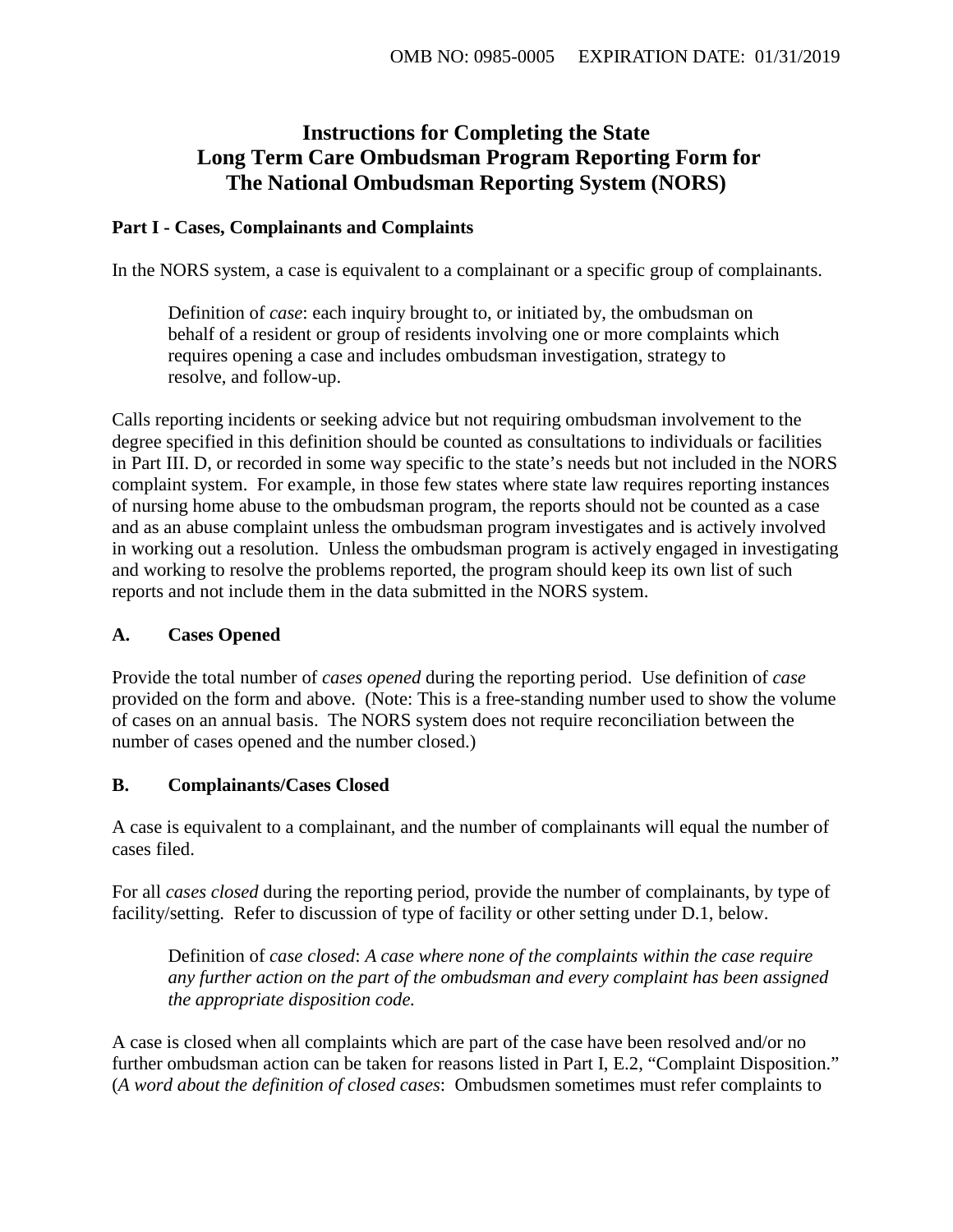another agency for resolution. The ombudsman should follow up on these complaints and record the outcome under the appropriate category in Part I, E.2, "Complaint Disposition." Disposition categories d.1), 2) and 3) in Part I, E.2 are for use only in those instances when the agency to which the case was referred fails to act on a complaint or provide a response to the ombudsman's attempts to follow up, or follow-up is otherwise not possible. Since this outcome, although undesirable, occasionally occurs with complaints, it is included in the definition of closed case.)

Definition *complainant*: an individual or a party (i.e., husband and wife; siblings) who files one or more complaints made by, or on behalf of, residents with the ombudsman program.

If more than one person or party **independently** file separate complaints about the same situation in the same facility, or the same problem outside of any facility, count as separate cases. If more than one person **jointly** file complaint(s) about the same situation in the same facility or outside the facility, count as one complainant and one case.

A referring agency is not a complainant, but staff of another agency may be aware of a situation and file a complaint about it, thus qualifying as a complainant.

You can have a case involving a resident living in either a nursing facility or board and care/ALF, similar facility and thus coded as a case in a facility (rather than "other setting") but still have a complaint in the Q "Other Setting: services from an outside provider" category. See instructions for Q. 132 in the Types of Complaints section, below.

Clarification of selected categories of complainants (self-evident categories are not repeated):

- **2.** *Relative/friend of resident* includes relatives who are also guardians or legal representatives but not friends who are also guardians/legal representatives. For friends who are also guardians or legal representatives, use category 3. Category 2 should be used for any friend or acquaintance of the resident who does not more appropriately fit into another category. Examples: church friends, hairdresser, etc.
- **5.** *Facility administrator/staff or former staff* is for facility representatives who register complaints *on behalf of residents*. If a facility administrator or staff person asks the ombudsman program for assistance with a situation which is a problem for the administrator and/or staff person, such as a resident with a behavior problem or difficulties with a family, the problem should not be recorded as a case but rather documented as "consultation to facilities" under III.D.4. in the "Other Ombudsman Activities" section. The rationale for this is that the ombudsman program is charged under the Older Americans Act with identifying, investigating and resolving complaints that "*are made by, or on behalf of, residents*" (Sec. 712[a][3][A]), not complaints made by, or on behalf of, other parties.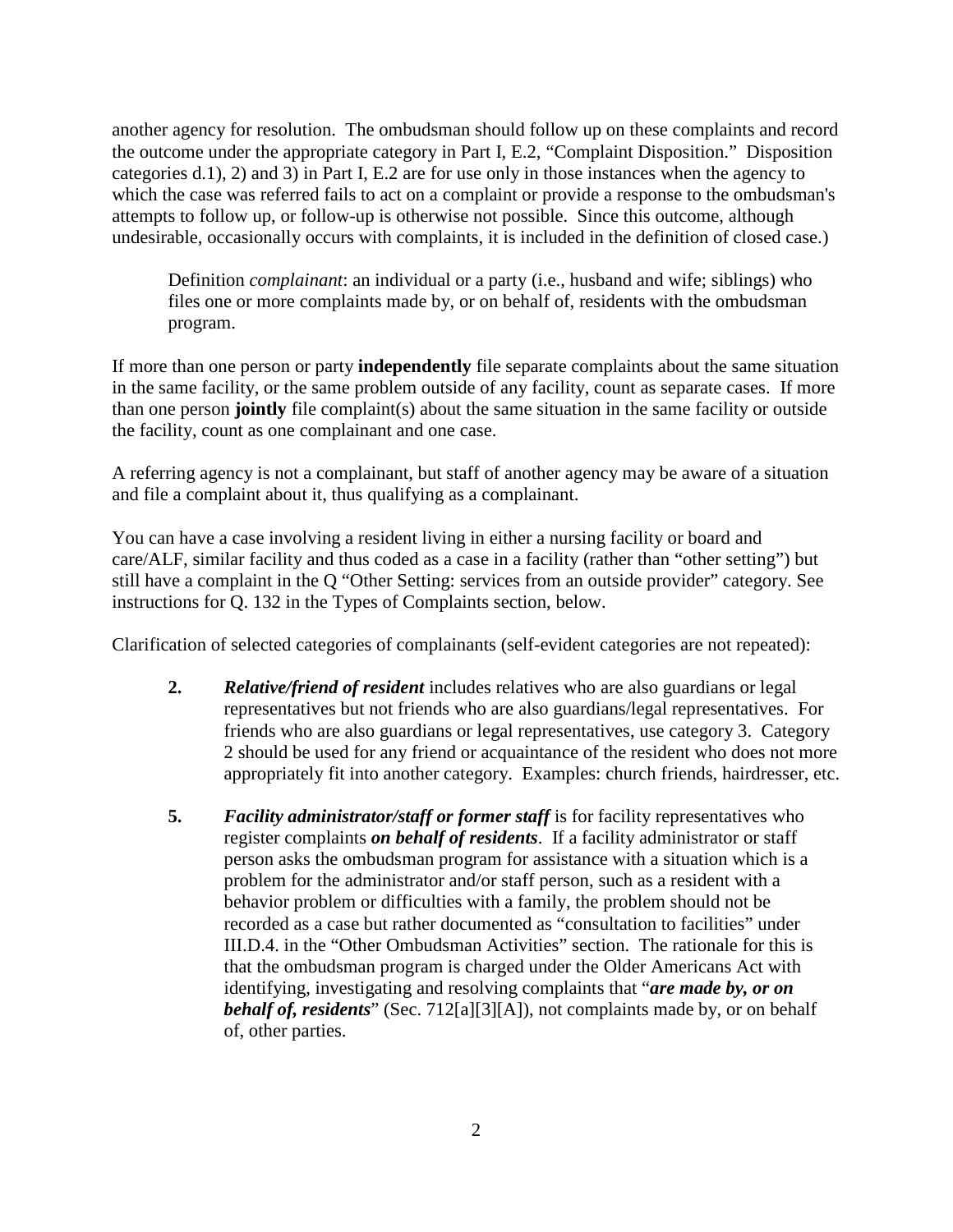- **6.** *Other medical: physician/ staff* includes physicians and staff of hospitals, hospices, clinics, visiting nurse programs and similar programs which are primarily oriented toward providing medical/health care.
- **7.** *Representative of other health or social service agency or program* includes individuals other than ombudsmen or ombudsman volunteers who file complaints (not merely refer other complainants) and are affiliated with such agencies as: area agencies on aging, facility licensure and certification, homemaker agencies and similar agencies which are primarily oriented toward health or social services. (If other agency requests consultation, in contrast to filing a complaint, record under "Other Ombudsman Activities," Part III, D., item 4.)
- **9.** *Other* includes any complainant whose identity is known but who does not fit easily into a listed category. Examples: bankers, clergy, law enforcement, public officials. For complainants in this category, specify in the space provided the types included in the numeric count.

## **C. Total Complaints:**

For all *cases closed* during the reporting period, provide the total number of complaints received. This will be the same number as the combined total from Part I, D, *Types of Complaints*, including complaints from nursing facilities; board and care and similar types of facilities and other settings. (Do not report complaints for cases which are still open at the end of the reporting period. Save those for the next reporting period, after the case is closed.)

## **D. Types of Complaints**

## *General Instructions for Complaint Categories*

For all *cases closed* during the reporting period, provide the total number of complaints received by the statewide ombudsman program in each of the complaint categories listed. Use the following definition of *complaint*, which is also provided in Part I, C, page 1 on the hard copy of the reporting form.

*complaint*: a concern brought to, or initiated by, the ombudsman for investigation and action by or on behalf of one or more residents of a long-term care facility relating to health, safety, welfare or rights of a resident. **One or more complaints constitute a case.**

As stated in the definitions of *case* and *complaint*, each case may have more than one complaint. However, each problem, or complaint, will have only one code. Use only one category for each type of problem (i.e., do not check both A.3 and D.26 for the same staff behavior — determine which category is most appropriate to the particular problem).

*Type of Facility*: For each type of complainant, place in the first column the number received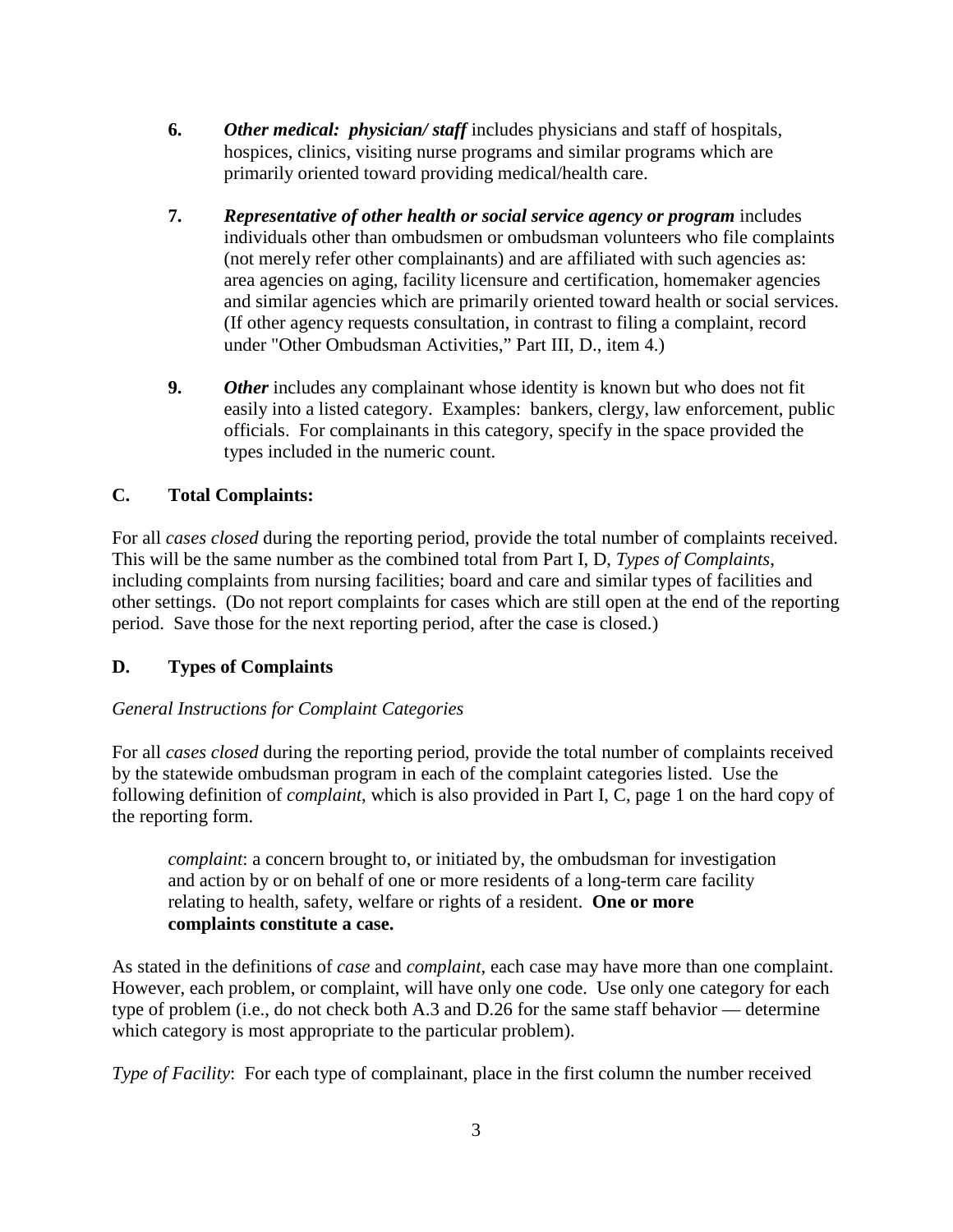involving a skilled nursing facility as defined in section 1819 of the Social Security Act or a nursing facility as defined in section 1919(a) of the Social Security Act (Older Americans Act Section 102(32)(A) and (B)).

Place in the second column totals of complaints received involving problems of residents in facilities, *whether licensed or unlicensed,* which the ombudsman program is authorized to serve under Section 102(32)(C) and (D) of the Older Americans Act, including the following: board and care homes, residential care facilities, adult congregate living facilities, assisted living facilities, foster care homes, and other adult care homes similar to a nursing facility or board and care home which provides room, board and personal care services to a primarily older residential population.

Add totals in both columns, sections A through P, to total for Section Q. Place grand total at **Total Complaints** on page 7 and in box at C on page 1.

#### *Specific Instructions for Complaint Categories*

See the attachment to these instructions for examples of what types of problems to code in the specific complaint categories. (State and local ombudsman programs may wish to reproduce the attachment for staff and volunteers to use in documenting complaints.)

The first four major headings – Residents' Rights, Resident Care, Quality of Life and Administration – are for complaints involving acts of commission or omission by staff or management of the facility, or problems which staff or management has the responsibility to resolve.

The fifth major heading is for complaints against individuals or agencies outside the facility, or problems which can be resolved only by outside agencies or individuals. **Use P. 128 "Request for less restrictive placement" for requests for less restrictive setting and describe in the narrative section for this category.** (Use Part III. D. 5, "Information and Consultation to Individuals" for general information on alternative care options, with no substantial ombudsman involvement in counseling about or locating possible alternatives.)

**Categories 129-131 in the last section, Q, are for complaints involving settings other than nursing or board and care or similar facilities**, such as home care, hospitals, hospices, or congregate housing where personal care to residents is not provided. (The categories in Section Q are provided for documenting numbers of complaints only; the form does not include types of complaints for these settings, as such settings are not included within the purview of the ombudsman program in the Older Americans Act.)

**Use Q.132 for complaints about services from an outside provider for a resident in a longterm care facility.** (Example: outside home health care for an assisted living facility resident; personal and homemaking services in an assisted living facility, therapies, non-Medicaid transportation, psychosocial services and other services provided to a facility resident by an outside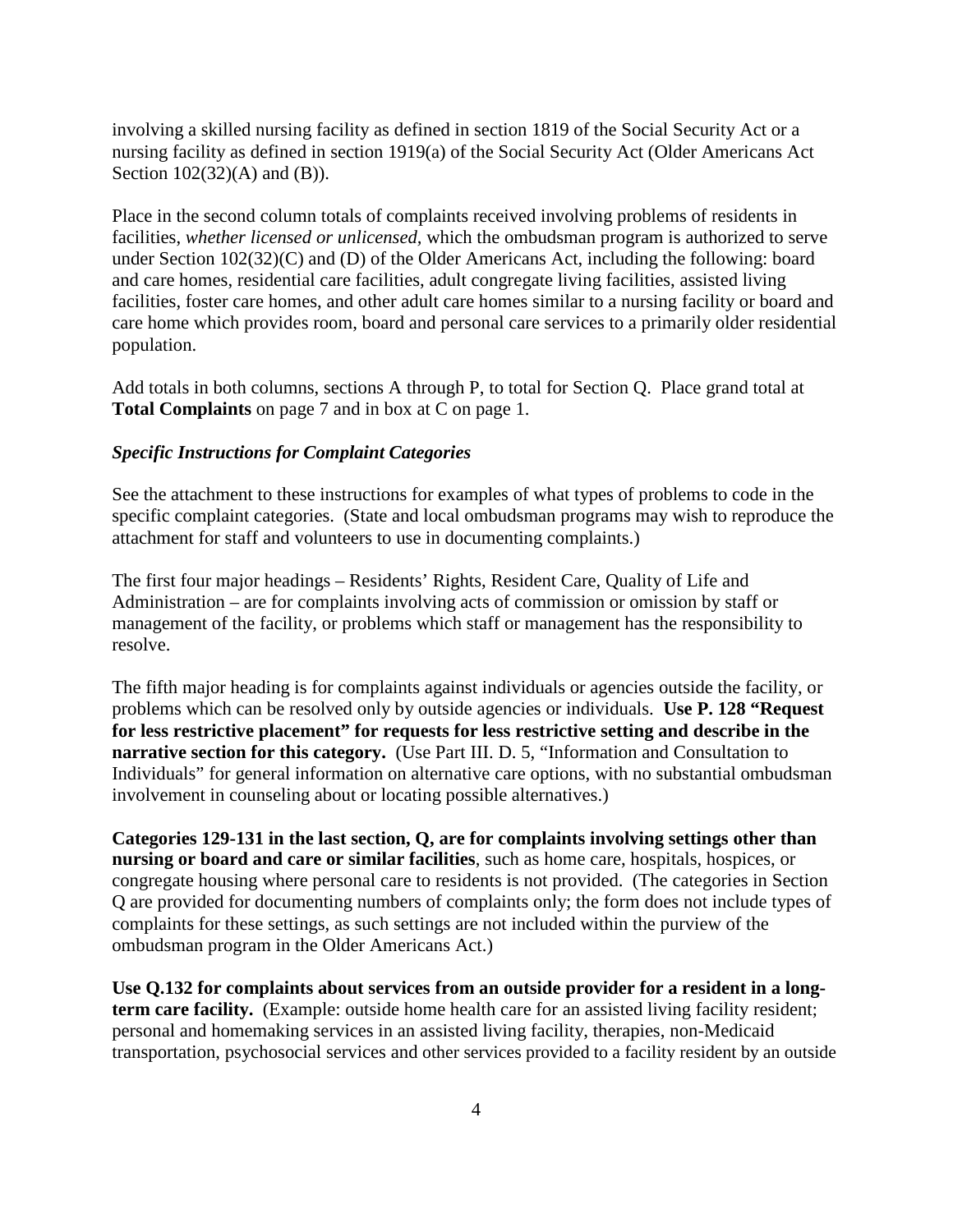provider.) As stated above in the Complainants/Cases Closed section, you can code a complainant as being a case in a long-term care facility and code a complaint in that case as being about an outside provider in the Q section.

Since ombudsmen are authorized to cover unregulated or unlicensed board and care, assisted living and similar adult care facilities, code complaints involving residents of these facilities in the right-hand column for one of the first 128 codes in sections A-P.

See the attachment for other specific instructions on how to code complaints.

#### **Part I, E. Action on Complaints**

1. **Verification:** Provide, for *cases closed* during the reporting period, the total number of *complaints* which were verified, by type of facility. Use the following definition of *verified*:

> *verified*: it is determined after work (interviews, record inspection, observation, etc.) that the circumstances described in the complaint are generally accurate.

Complaints included in the number of complaints received but not included in the verified total are considered unverified, but they are still counted in the disposition section below – see following note.

(Note: Some states investigate complaints which cannot be verified; other states do not. For this reason, the definition of "case closed" on page 1 of the form includes "complaint cannot be verified" as a reason for closing a case. However, the disposition categories in Part I, E. 2 do not include "complaint unverified." States which do not investigate unverified complaints should use 2.e or another category which best describes the disposition of a particular unverified complaint.)

2. **Disposition:** Provide, for *cases closed* during the reporting period, the total number of *complaints (not complainants/cases)*, by type of facility or setting, for each disposition category. Where there are two possible choices, the ombudsman must choose the *one* category which *best* describes the outcome of the complaint. See note above for documentation of unverified complaints.

If a complaint has been referred to another agency and that agency acts on the complaint and reports the final outcome to the ombudsman program, code in the appropriate disposition category: requires policy, regulatory or legislative change to resolve; not resolved; withdrawn; no action needed or appropriate; partially resolved; or resolved. If a report on the referral is not obtained, code as E.2.d.1. If the other agency fails to act on the complaint, code as E.2.d.2. If the other agency did not substantiate the complaint, code as E.2.d.3.

Definition of *resolved* complaint:The complaint/problem was addressed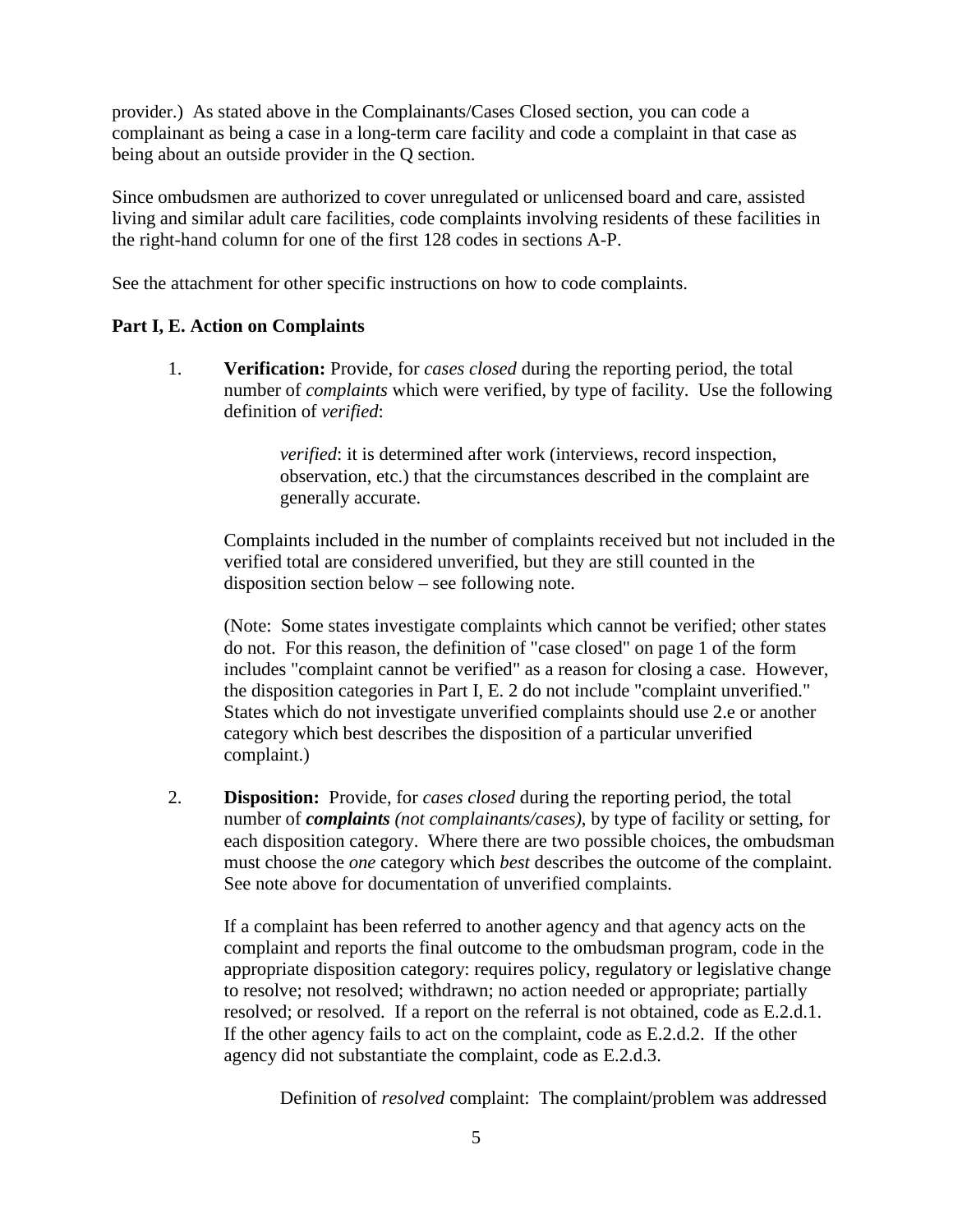to the satisfaction of the resident or complainant.

# **The total for complaint disposition must be the same as total number of complaints received, by type of facility or other setting. The grand total, as provided on page 7 and in box at C on page 1, must be the same number.**

# 3. **Discussion of Legal Assistance/Remedies (Optional)**:

For each facility type, list the number of legal assistance remedies that were used in helping to resolve a complaint: a) legal consultation was needed and/or used; b) regulatory endorsement action was needed and/or used; c) an administrative appeal or adjudication was needed and/or used; and d) civil legal action was needed and/or used.

**F. Complaint Description (Optional):** Provide on a one-page attached sheet a concise description of the most interesting and/or significant individual complaint your program handled during the reporting period. State the problem, how the problem was resolved, and the outcome.

# **Part II — Major Long-Term Care Issues**:

A. Describe in the section indicated the priority long-term care issues your program identified and/or worked on during the reporting period. For each issue, briefly state: a) the problem and barriers to resolution, and b) recommendations for system-wide changes needed to resolve the issue, or a description of how the issue was resolved in your state. Examples of major long-term care issues may include facility closures, planning for alternatives to institutional care, transition of residents to less restrictive settings, etc.

#### *Note: Do not use attachments when entering this material on the data input program provided for the report — the material will be lost. Enter the material in the box provided for this purpose in the data input program.*

# **Part III — Program Information and Activities**

## **A. Facilities and Beds**

Provide, for both nursing facilities and board and care homes and similar facilities (residential care facilities, adult congregate living facilities, assisted living facilities, foster care homes, and other adult care homes similar to a nursing facility or board and care home which provide room, board and personal care services to a primarily older residential population), at the places indicated, the number of facilities which were regulated (licensed or registered) in the state during the reporting period and the number of beds in those facilities. (Note: Under the Older Americans Act, the ombudsman program covers all such facilities, whether regulated or unregulated by the state, but it would not be possible for the program to provide the total number of unregulated facilities and beds. However, if the program receives and opens cases involving unregulated facilities, it should document these cases and complaints Part I in the same way cases and complaints from regulated facilities are documented.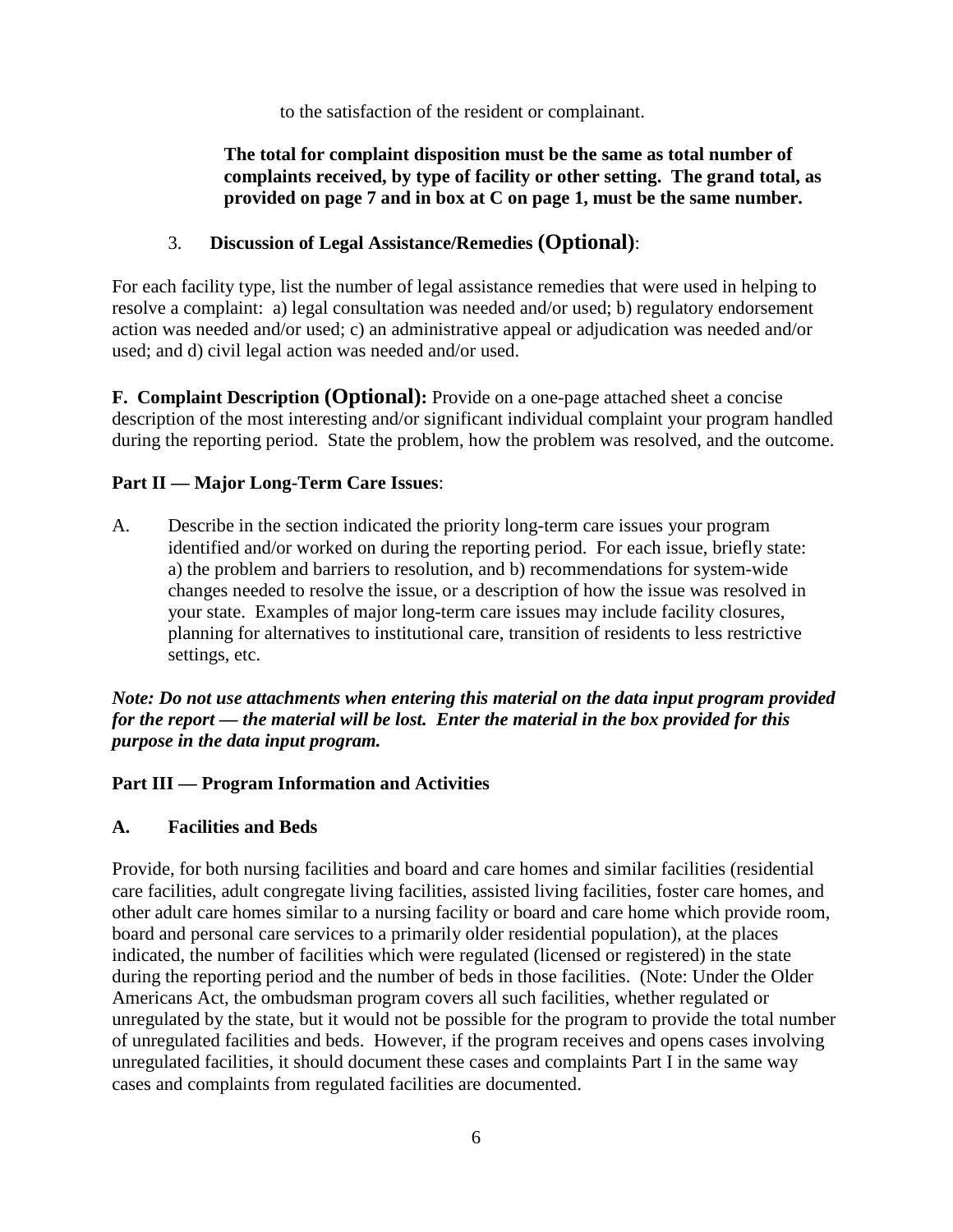If there has been no change in the names and definitions of types of board and care and similar facilities previously reported, type "no change" at space indicated.

Per instructions from the U.S. Office of Management and Budget, the State has the option of providing only the number of nursing facilities which are **not** certified for Medicare and Medicaid, as numbers of Medicare/Medicaid certified facilities are available to AoA from the Centers for Medicare and Medicaid Services. If Medicare/Medicaid certified homes are not included in the total, please indicate in a note included with your submission.

# **B. Program Coverage**

Definition of *statewide coverage*: Residents of both nursing homes and board and care homes (and similar adult care facilities) and their friends and families throughout the state have access to knowledge of the ombudsman program and how to contact it, and complaints received from any part of the state are investigated and documented and steps are taken to resolve problems in a timely manner, in accordance with federal and state requirements.

## **B. 1. Designated Local Entities**

Provide, for each type of host organization, the **number** of regional or local ombudsman entities (programs) designated by the State Ombudsman to participate in the statewide ombudsman program that are geographically located outside of the State Office. There should be one or more paid staff and/or volunteers designated by the state ombudsman to investigate complaints and represent the state ombudsman program. As indicated on the form, include regional offices of the state ombudsman office.

## **B. 2. Staff and Volunteers**

Provide the numbers of staff and volunteers, as specified at the state and local levels.

## **Staff**

Note: clerical staff is reported separate from program staff (see form).

Figures should be provided as a snapshot of actual staffing at the end of the fiscal year at both the state and local level.

The Full-Time Equivalent (FTE) count includes both staff who work full-time on the ombudsman program and those who work part-time on the program. Each staff person who works full-time on the program is counted as one FTE. If, however, an employee works only part-time or a full-time employee works only a percentage of her time on the ombudsman program, the FTE for that employee would reflect the percent of time in which (s)he performed ombudsman work, up to two decimal places – .25, .50, .75, for example. Similarly, a full-time employee who splits her time between state and local ombudsman work would be .5 FTE at each level.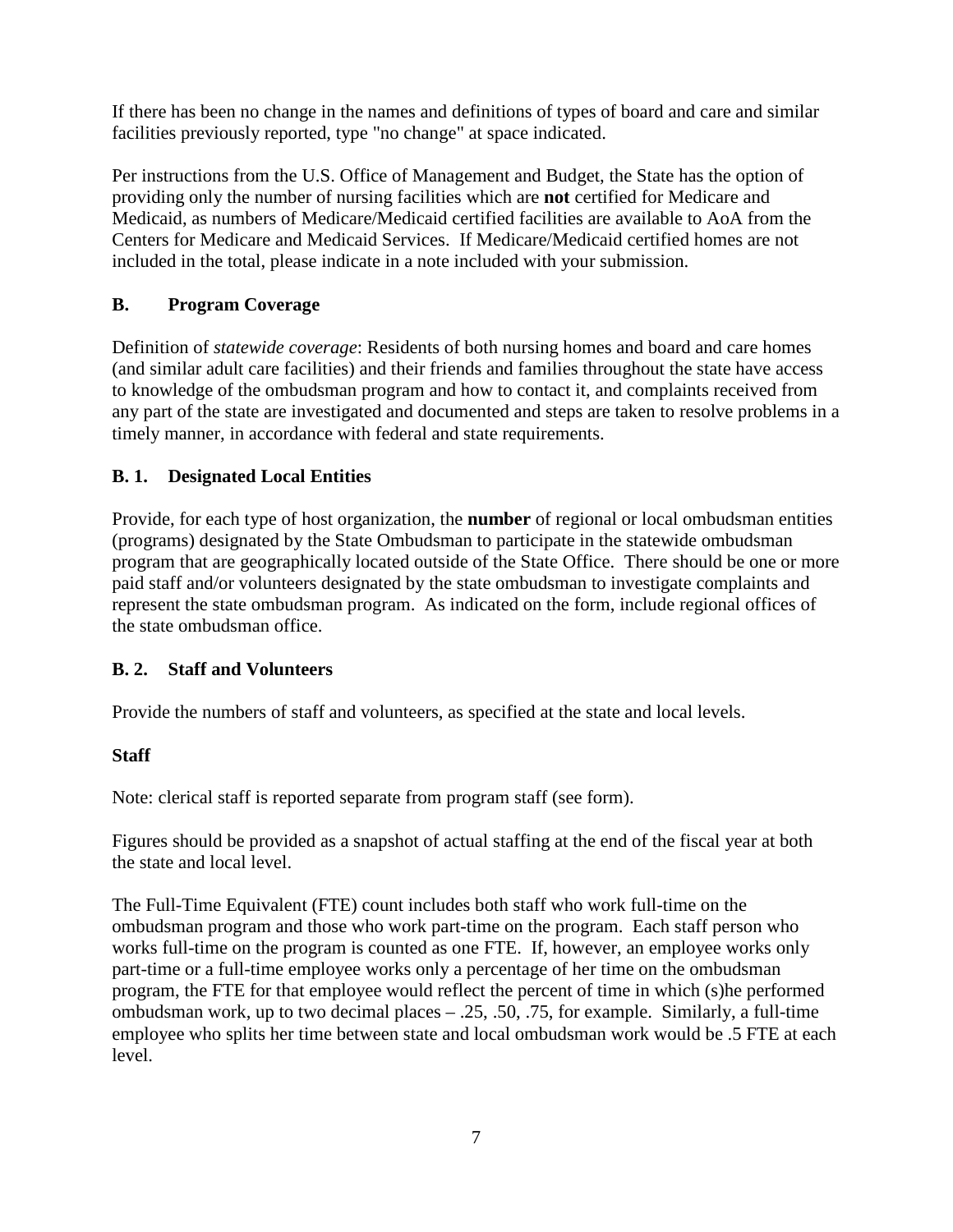# **Volunteers**

Figures should be provided as a snapshot of actual volunteers (i.e., the contingent of volunteers) serving at the end of the fiscal year at both the state and local level. Include individuals serving the ombudsman program **except** those who served only as members of advisory or policy committees. Use the following definition for certified volunteer:

*certified volunteer*: an individual who has completed a training course prescribed by the state ombudsman and is approved by the state ombudsman to participate in the statewide ombudsman program.

Include an estimate of the total number of hours donated by certified volunteer ombudsmen during the reporting period on all activities – training, regular visitation, complaint investigation and serving in the ombudsman program in other ways.

## **C. Program Funding**

Provide funds **expended** during the reporting period on the Ombudsman Program as it is defined under Section 712 of the Older Americans Act, regardless of the year for which it was allocated by AoA. Expended means when payment is made on incurred costs. Do **not** include amounts which were budgeted or obligated but not expended. **Do** include amounts obligated in an earlier year but expended during the reporting year. Do **not** include "in-kind" resources; these are not "funds expended."

Do **not** include Title VII, chapter 3 funds for abuse prevention unless they were expended on ombudsman activities. Do **not** include amounts which were expended on ombudsman activities not authorized under Section 712 (i.e., ombudsman activity in settings other than long-term care facilities, as defined in the Act).

Provide on the third line the Title III expenditures for State **or** local ombudsman activity **made by the State** from Title III funding made available under Section 304(d)(1)(B) of the Older Americans Act. Provide on the fourth line Title III expenditures for local ombudsman activity **made by area agencies on aging** from Title III funding provided under Section 304(d)(1)(D) of the Act.

Include expenditures of Civil Monetary Penalty (CMP) resources made by the Ombudsman Program under State (not Federal) expenditures.

Provide other funding, by source, as specified on the form.

As indicated above, "in kind" resources should not be included on the local expenditure line.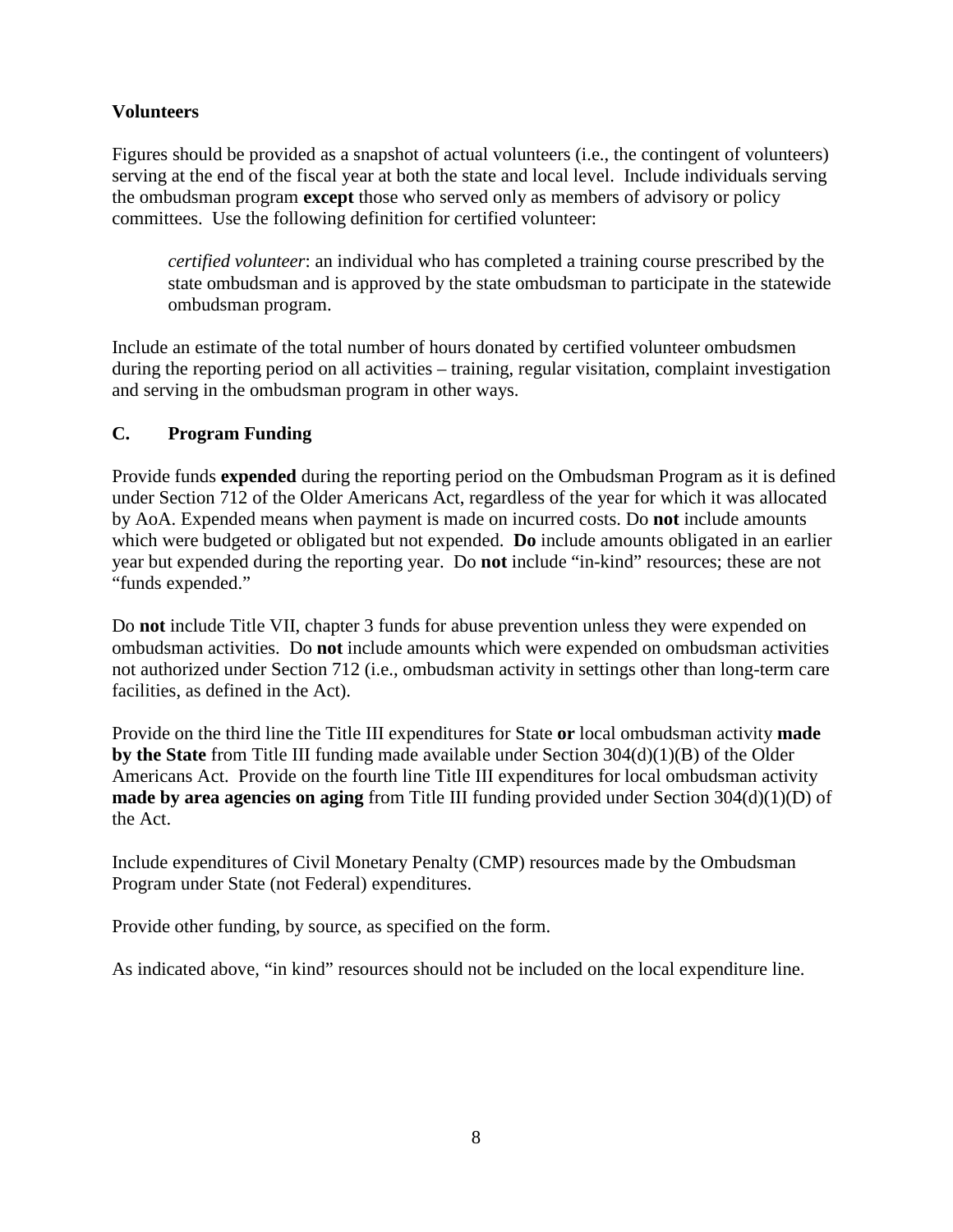#### **D. Other Ombudsman Activities**

Provide the information requested in the appropriate column. Use the State column for activities performed by the state office of the State Long-Term Care Ombudsman. Use the local column for activities performed by designated local or regional ombudsman programs, regional offices of the state ombudsman program or individuals designated by the state ombudsman to provide an ombudsman presence in a locality or region of the state. These individuals may be paid or volunteer Ombudsmen. Provide exact numbers wherever possible; where not possible, provide your *best estimate* of the numbers requested. Please be sure to record each activity only once, under the most appropriate heading.

Clarification of items listed on chart:

#### **1.** *Training for ombudsman staff and volunteers*

The information is from the perspective of the trainer (not the trainee), reporting on training provided. Thus, sessions and hours are unduplicated. A session is a meeting, whether it lasts for three hours, all day or all week.

In the state office column, give the number of training sessions and total hours provided or otherwise arranged by staff of the state office of the ombudsman for state or local program staff and volunteers, whether the meetings were held in the state capital or elsewhere in the state. In the local program column, give the total number of sessions and total hours provided or otherwise arranged by staff of local ombudsman entities or regional offices for staff and volunteers of the local program. When state staff provides all or part of the training, but the training is arranged by local program staff, the training is counted as local.

For each level, provide the total number of trainees (**not** an unduplicated count of individuals, but the total number people trained at each session) during the reporting year.

List the three most frequent topics for training at the both the state and local levels.

#### **2.** *Technical assistance to local ombudsmen and/or volunteers*

Record here *percentages of staff resources* devoted to the management and administration of local and volunteer programs as a whole. Provide in the state column an estimate of the percentage of total staff time which paid staff of the state office of the ombudsman (i.e., state ombudsman, plus other staff) devote to developing and assisting local programs, whether in person or by telephone. Provide in the local column an estimate of the percentage of total staff time which local program paid staff devote to developing volunteer programs and supporting other staff and volunteers. Include staff time spent developing and delivering training, passing along information from training sessions, conveying changes in procedures, reviewing others' cases records, and counseling and providing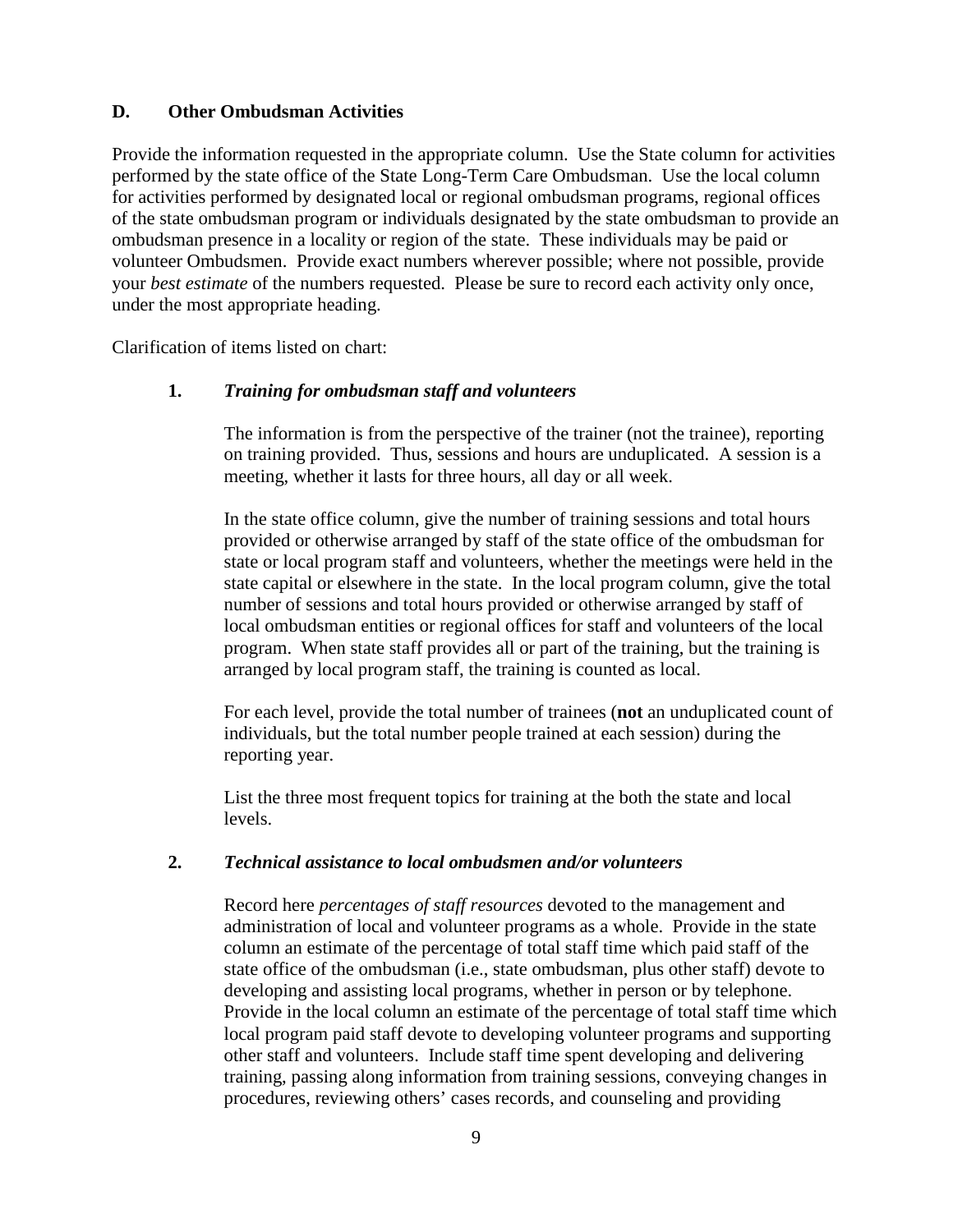informal assistance to staff and volunteers.

#### **3.** *Training for facility staff*

Give the number of sessions provided by state and local ombudsman staff and the three most frequent topics of training at each level.

#### **4.** *Consultation to facilities*

Ombudsmen often provide information and assistance to facility managers and staff. To capture the extent of this important activity, report the number of such consultations provided during the year. If there are repeated consultations to the same facility, count each consultation separately.

Do not count training sessions, documented in F.3. Provide the three most frequent subject areas of consultation.

#### **5.** *Information and consultation to individuals*

Provide the number of individuals assisted by telephone *or in person on a one-toone basis* on needs ranging from alternatives to institutional care, to how to select a nursing home, to residents' rights, to understanding Medicaid. Count each separate request for information or assistance (but not each call related to the same request), whether made by someone who requested assistance earlier in the year or by a new caller. Do not include here participants in community education sessions documented in F.10. Document the three most frequent topics/areas of requests or needs.

If the ombudsman has been involved in helping residents move into communitybased settings (as part of the state's response to the Supreme Court's Olmstead Decision or as a general practice), please note this in the narrative section provided for this item and also in the major issues section, providing in both sections an estimate of the number of people the program assisted in moving from a facility to a residential setting of their choice. *Reminder: Use complaint code P. 128 for Olmstead related complaints.*

## **6.** *Facility Coverage*

Document the number of facilities (unduplicated count) covered on a *regular basis*, not in response to a complaint, by paid and volunteer Ombudsmen. *Regular basis* **means no less frequently than quarterly.** Note that the information requested is the unduplicated number of facilities visited, not the number of visits. If there is no visitation program, type N.A.